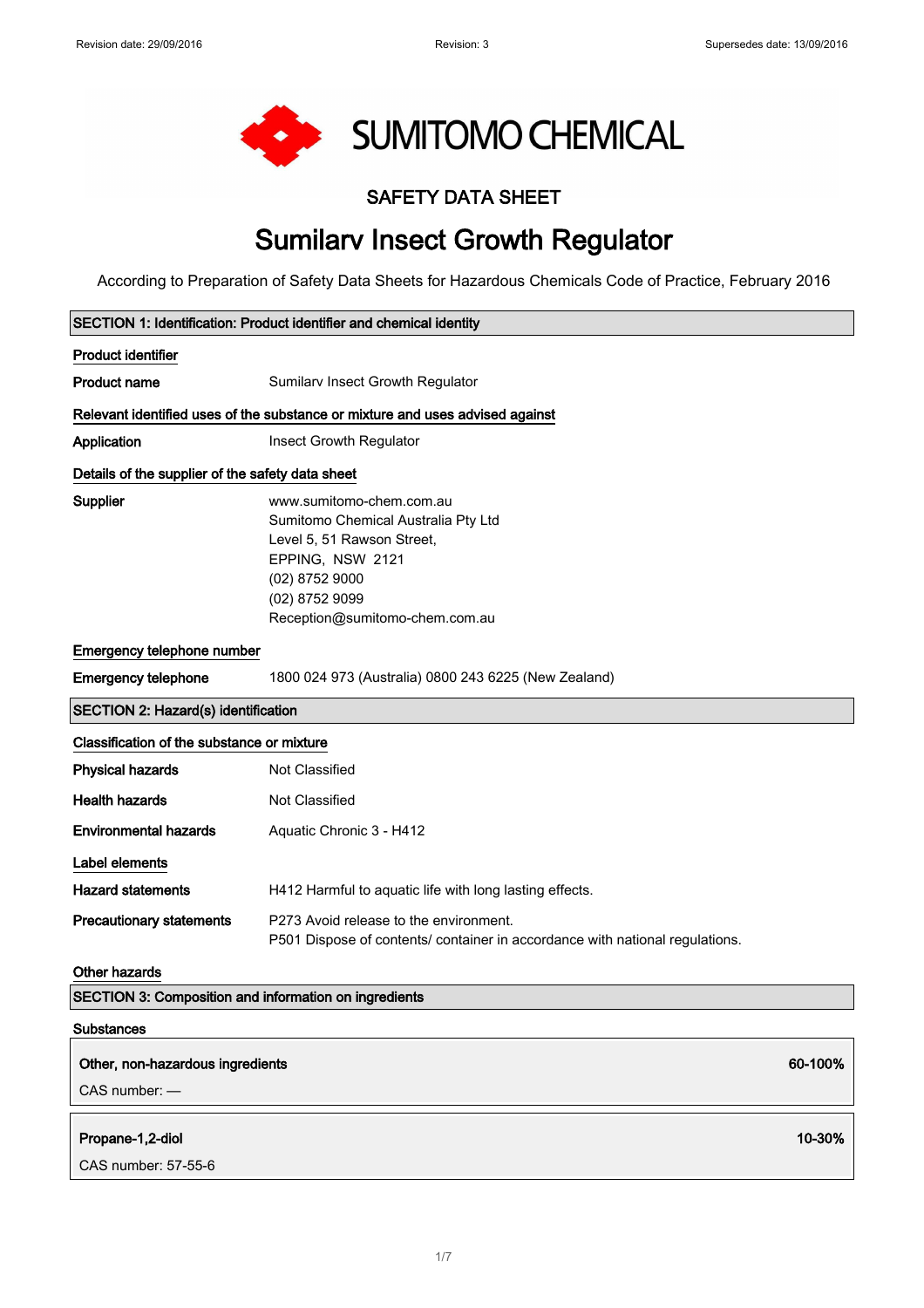#### Pyriproxyfen 2.0%

CAS number: 95737-68-1

| <b>Product name</b>                                   | Sumilarv Insect Growth Regulator                                                                                                                                                                                                                                                                                                                                                                                                     |  |
|-------------------------------------------------------|--------------------------------------------------------------------------------------------------------------------------------------------------------------------------------------------------------------------------------------------------------------------------------------------------------------------------------------------------------------------------------------------------------------------------------------|--|
| <b>SECTION 4: First aid measures</b>                  |                                                                                                                                                                                                                                                                                                                                                                                                                                      |  |
| Description of first aid measures                     |                                                                                                                                                                                                                                                                                                                                                                                                                                      |  |
| <b>General information</b>                            | If poisoning occurs, contact a doctor or Poisons Information Centre (Phone Australia 131126;<br>New Zealand 0800 764 766), and follow the advice given. Show this Safety Data Sheet to a<br>doctor.                                                                                                                                                                                                                                  |  |
| Inhalation                                            | Move affected person to fresh air and keep warm and at rest in a position comfortable for<br>breathing. Maintain an open airway. Loosen tight clothing such as collar, tie or belt. When<br>breathing is difficult, properly trained personnel may assist affected person by administering<br>oxygen. Get medical attention. Place unconscious person on their side in the recovery<br>position and ensure breathing can take place. |  |
| Ingestion                                             | Rinse mouth thoroughly with water. Give a few small glasses of water or milk to drink. Stop if<br>the affected person feels sick as vomiting may be dangerous. Never give anything by mouth<br>to an unconscious person. Place unconscious person on their side in the recovery position<br>and ensure breathing can take place. Keep affected person under observation. Get medical<br>attention.                                   |  |
| <b>Skin Contact</b>                                   | Rinse with water.                                                                                                                                                                                                                                                                                                                                                                                                                    |  |
| Eye contact                                           | Rinse with water. Do not rub eye. Remove any contact lenses and open eyelids wide apart.<br>Get medical attention if any discomfort continues.                                                                                                                                                                                                                                                                                       |  |
| <b>Protection of first aiders</b>                     | First aid personnel should wear appropriate protective equipment during any rescue.                                                                                                                                                                                                                                                                                                                                                  |  |
|                                                       | Most important symptoms and effects, both acute and delayed                                                                                                                                                                                                                                                                                                                                                                          |  |
| General information                                   | The severity of the symptoms described will vary dependent on the concentration and the<br>length of exposure.                                                                                                                                                                                                                                                                                                                       |  |
| Inhalation                                            | Do not inhale spray mist                                                                                                                                                                                                                                                                                                                                                                                                             |  |
| Ingestion                                             | May cause discomfort if swallowed. Stomach pain. Nausea, vomiting.                                                                                                                                                                                                                                                                                                                                                                   |  |
| <b>Skin contact</b>                                   | May cause minor irritation                                                                                                                                                                                                                                                                                                                                                                                                           |  |
| Eye contact                                           | May cause minor irritation                                                                                                                                                                                                                                                                                                                                                                                                           |  |
|                                                       | Indication of any immediate medical attention and special treatment needed                                                                                                                                                                                                                                                                                                                                                           |  |
| Notes for the doctor                                  | Treat symptomatically.                                                                                                                                                                                                                                                                                                                                                                                                               |  |
| <b>SECTION 5: Firefighting measures</b>               |                                                                                                                                                                                                                                                                                                                                                                                                                                      |  |
| <b>Extinguishing media</b>                            |                                                                                                                                                                                                                                                                                                                                                                                                                                      |  |
| Suitable extinguishing media                          | The product is not flammable. Extinguish with alcohol-resistant foam, carbon dioxide, dry<br>powder or water fog. Use fire-extinguishing media suitable for the surrounding fire.                                                                                                                                                                                                                                                    |  |
| Unsuitable extinguishing<br>media                     | Do not use water jet as an extinguisher, as this will spread the fire.                                                                                                                                                                                                                                                                                                                                                               |  |
| Special hazards arising from the substance or mixture |                                                                                                                                                                                                                                                                                                                                                                                                                                      |  |
| <b>Hazardous combustion</b><br>products               | Thermal decomposition or combustion products may include the following substances: Toxic<br>gases or vapours.                                                                                                                                                                                                                                                                                                                        |  |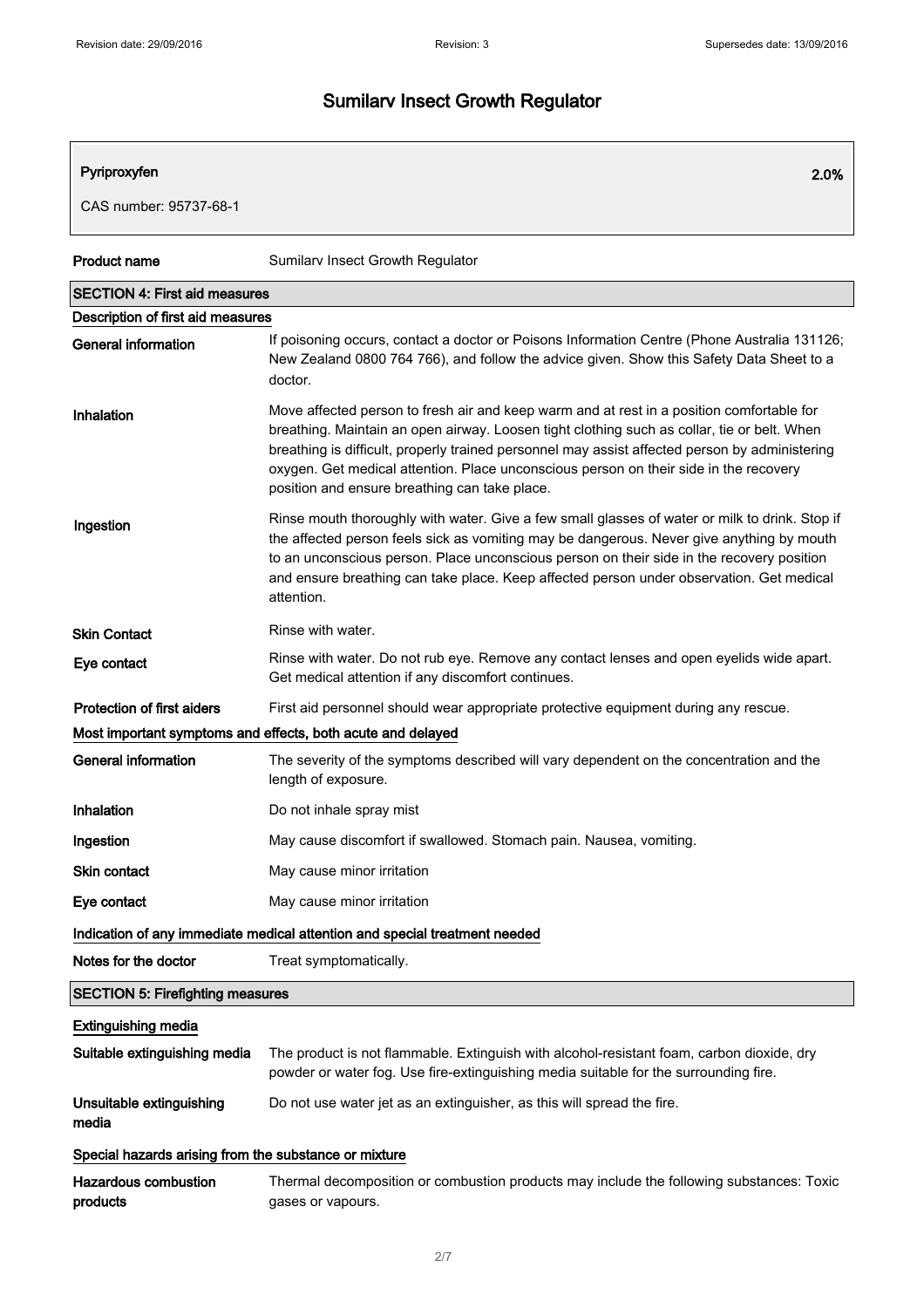| Advice for firefighters                              |                                                                                                                                                                                                                                                                                                                                                                                                                                                                                                                                                                                                                                                                                                                                                                          |
|------------------------------------------------------|--------------------------------------------------------------------------------------------------------------------------------------------------------------------------------------------------------------------------------------------------------------------------------------------------------------------------------------------------------------------------------------------------------------------------------------------------------------------------------------------------------------------------------------------------------------------------------------------------------------------------------------------------------------------------------------------------------------------------------------------------------------------------|
| Protective actions during<br>firefighting            | Avoid breathing fire gases or vapours. Evacuate area. Keep upwind to avoid inhalation of<br>gases, vapours, fumes and smoke. Ventilate closed spaces before entering them. Cool<br>containers exposed to heat with water spray and remove them from the fire area if it can be<br>done without risk. Cool containers exposed to flames with water until well after the fire is out.<br>If a leak or spill has not ignited, use water spray to disperse vapours and protect men stopping<br>the leak. Avoid discharge to the aquatic environment. Control run-off water by containing and<br>keeping it out of sewers and watercourses. If risk of water pollution occurs, notify appropriate<br>authorities.                                                             |
| Special protective equipment<br>for firefighters     | Wear positive-pressure self-contained breathing apparatus (SCBA) and appropriate protective<br>clothing. Firefighter's clothing conforming to Australia/New Zealand Standards AS/NZS 4967<br>(for clothing) AS/NZS 1801 (for helmets), AS/NZS 4821 (for protective boots), AS/NZS 1801<br>(for protective gloves) will provide a basic level of protection for chemical incidents.                                                                                                                                                                                                                                                                                                                                                                                       |
| <b>SECTION 6: Accidental release measures</b>        |                                                                                                                                                                                                                                                                                                                                                                                                                                                                                                                                                                                                                                                                                                                                                                          |
|                                                      | Personal precautions, protective equipment and emergency procedures                                                                                                                                                                                                                                                                                                                                                                                                                                                                                                                                                                                                                                                                                                      |
| <b>Personal precautions</b>                          | Wear protective clothing as described in Section 8 of this safety data sheet. No action shall be<br>taken without appropriate training or involving any personal risk. Avoid inhalation of dust and<br>vapours. Use suitable respiratory protection if ventilation is inadequate.                                                                                                                                                                                                                                                                                                                                                                                                                                                                                        |
| <b>Environmental precautions</b>                     |                                                                                                                                                                                                                                                                                                                                                                                                                                                                                                                                                                                                                                                                                                                                                                          |
| <b>Environmental precautions</b>                     | Avoid discharge into drains or watercourses or onto the ground. Avoid discharge to the<br>aquatic environment.                                                                                                                                                                                                                                                                                                                                                                                                                                                                                                                                                                                                                                                           |
| Methods and material for containment and cleaning up |                                                                                                                                                                                                                                                                                                                                                                                                                                                                                                                                                                                                                                                                                                                                                                          |
| Methods for cleaning up                              | Wear protective clothing as described in Section 8 of this safety data sheet. Clear up spills<br>immediately and dispose of waste safely. Provide adequate ventilation. Small Spillages:<br>Collect spillage. Large Spillages: Absorb spillage with non-combustible, absorbent material.<br>The contaminated absorbent may pose the same hazard as the spilled material. Collect and<br>place in suitable waste disposal containers and seal securely. Label the containers containing<br>waste and contaminated materials and remove from the area as soon as possible. Flush<br>contaminated area with plenty of water. Wash thoroughly after dealing with a spillage.<br>Dangerous for the environment. Do not empty into drains. For waste disposal, see Section 13. |
| Reference to other sections                          |                                                                                                                                                                                                                                                                                                                                                                                                                                                                                                                                                                                                                                                                                                                                                                          |
| Reference to other sections                          | For personal protection, see Section 8. See Section 11 for additional information on health<br>hazards. See Section 12 for additional information on ecological hazards. For waste disposal,<br>see Section 13.                                                                                                                                                                                                                                                                                                                                                                                                                                                                                                                                                          |
|                                                      | SECTION 7: Handling and storage, including how the chemical may be safely used                                                                                                                                                                                                                                                                                                                                                                                                                                                                                                                                                                                                                                                                                           |
| Precautions for safe handling                        |                                                                                                                                                                                                                                                                                                                                                                                                                                                                                                                                                                                                                                                                                                                                                                          |
| <b>Usage precautions</b>                             | Wear protective clothing as described in Section 8 of this safety data sheet. Keep away from<br>food, drink and animal feeding stuffs. Handle all packages and containers carefully to<br>minimise spills. Keep container tightly sealed when not in use. Avoid the formation of mists.<br>Avoid discharge to the aquatic environment. Do not handle until all safety precautions have<br>been read and understood. Do not handle broken packages without protective equipment. Do<br>not reuse empty containers.                                                                                                                                                                                                                                                        |
| Advice on general<br>occupational hygiene            | Wash promptly if skin becomes contaminated. Take off contaminated clothing and wash<br>before reuse. Wash contaminated clothing before reuse.                                                                                                                                                                                                                                                                                                                                                                                                                                                                                                                                                                                                                            |

Conditions for safe storage, including any incompatibilities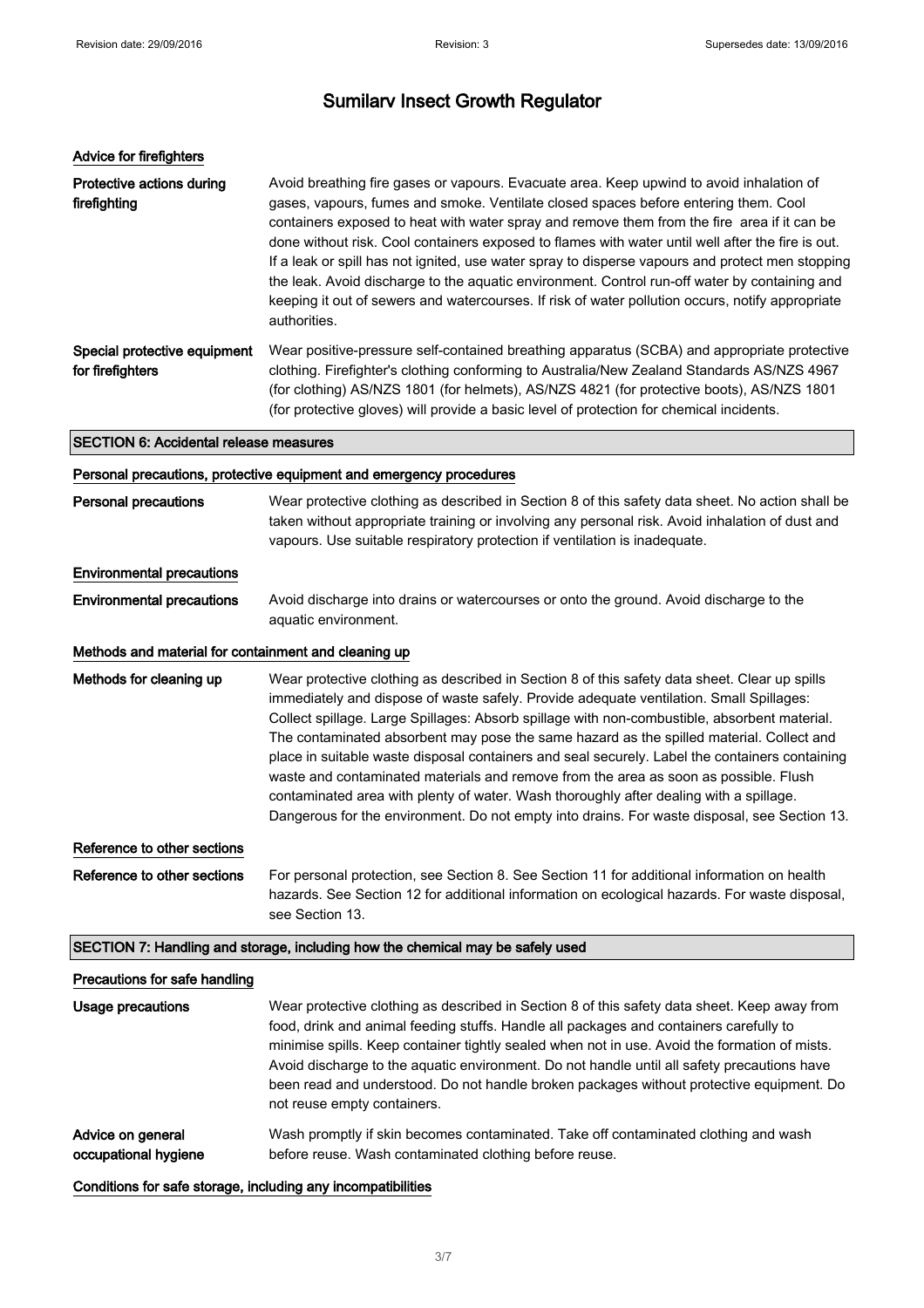| <b>Storage precautions</b>                            | Keep only in the original container. Keep container tightly closed, in a cool, well ventilated<br>place. Keep containers upright. Protect containers from damage.                                                                                                                                                                                                                                                                                                                                                                                            |  |
|-------------------------------------------------------|--------------------------------------------------------------------------------------------------------------------------------------------------------------------------------------------------------------------------------------------------------------------------------------------------------------------------------------------------------------------------------------------------------------------------------------------------------------------------------------------------------------------------------------------------------------|--|
| Specific end use(s)                                   |                                                                                                                                                                                                                                                                                                                                                                                                                                                                                                                                                              |  |
| Specific end use(s)                                   | The identified uses for this product are detailed in Section 1                                                                                                                                                                                                                                                                                                                                                                                                                                                                                               |  |
| SECTION 8: Exposure controls and personal protection  |                                                                                                                                                                                                                                                                                                                                                                                                                                                                                                                                                              |  |
| <b>Control parameters</b>                             |                                                                                                                                                                                                                                                                                                                                                                                                                                                                                                                                                              |  |
| <b>Exposure controls</b>                              |                                                                                                                                                                                                                                                                                                                                                                                                                                                                                                                                                              |  |
| Protective equipment                                  |                                                                                                                                                                                                                                                                                                                                                                                                                                                                                                                                                              |  |
|                                                       |                                                                                                                                                                                                                                                                                                                                                                                                                                                                                                                                                              |  |
| Appropriate engineering<br>controls                   | Provide adequate general and local exhaust ventilation. Ensure the ventilation system is<br>regularly maintained and tested. Good general ventilation should be adequate to control<br>worker exposure to airborne contaminants. Observe any occupational exposure limits for the<br>product or ingredients.                                                                                                                                                                                                                                                 |  |
| Hand protection                                       | Wear protective gloves. The most suitable glove should be chosen in consultation with the<br>glove supplier/manufacturer, who can provide information about the breakthrough time of the<br>glove material. To protect hands from chemicals, gloves should comply with Australia/New<br>Zealand Standard AS/NZS 2161. Considering the data specified by the glove manufacturer,<br>check during use that the gloves are retaining their protective properties and change them as<br>soon as any deterioration is detected. Frequent changes are recommended. |  |
| Other skin and body<br>protection                     | Wear appropriate clothing to prevent repeated or prolonged skin contact.                                                                                                                                                                                                                                                                                                                                                                                                                                                                                     |  |
| Hygiene measures                                      | Wash hands thoroughly after handling. Wash at the end of each work shift and before eating,<br>smoking and using the toilet. Do not eat, drink or smoke when using this product.                                                                                                                                                                                                                                                                                                                                                                             |  |
| <b>Environmental exposure</b><br>controls             | Keep container tightly sealed when not in use. Emissions from ventilation or work process<br>equipment should be checked to ensure they comply with the requirements of environmental<br>protection legislation. In some cases, fume scrubbers, filters or engineering modifications to<br>the process equipment will be necessary to reduce emissions to acceptable levels.                                                                                                                                                                                 |  |
| <b>SECTION 9: Physical and chemical properties</b>    |                                                                                                                                                                                                                                                                                                                                                                                                                                                                                                                                                              |  |
| Information on basic physical and chemical properties |                                                                                                                                                                                                                                                                                                                                                                                                                                                                                                                                                              |  |
| Appearance                                            | Clear, yellowish liquid.                                                                                                                                                                                                                                                                                                                                                                                                                                                                                                                                     |  |
| Odour                                                 | No characteristic odour.                                                                                                                                                                                                                                                                                                                                                                                                                                                                                                                                     |  |
| рH                                                    | pH (concentrated solution): 8.2                                                                                                                                                                                                                                                                                                                                                                                                                                                                                                                              |  |
| <b>Relative density</b>                               | 1.03 - 1.05 @ 20°C                                                                                                                                                                                                                                                                                                                                                                                                                                                                                                                                           |  |
| <b>SECTION 10: Stability and reactivity</b>           |                                                                                                                                                                                                                                                                                                                                                                                                                                                                                                                                                              |  |
| Reactivity                                            | There are no known reactivity hazards associated with this product.                                                                                                                                                                                                                                                                                                                                                                                                                                                                                          |  |
| <b>Stability</b>                                      | Stable at normal ambient temperatures and when used as recommended. Stable under the<br>prescribed storage conditions.                                                                                                                                                                                                                                                                                                                                                                                                                                       |  |
| Possibility of hazardous<br>reactions                 | No potentially hazardous reactions known.                                                                                                                                                                                                                                                                                                                                                                                                                                                                                                                    |  |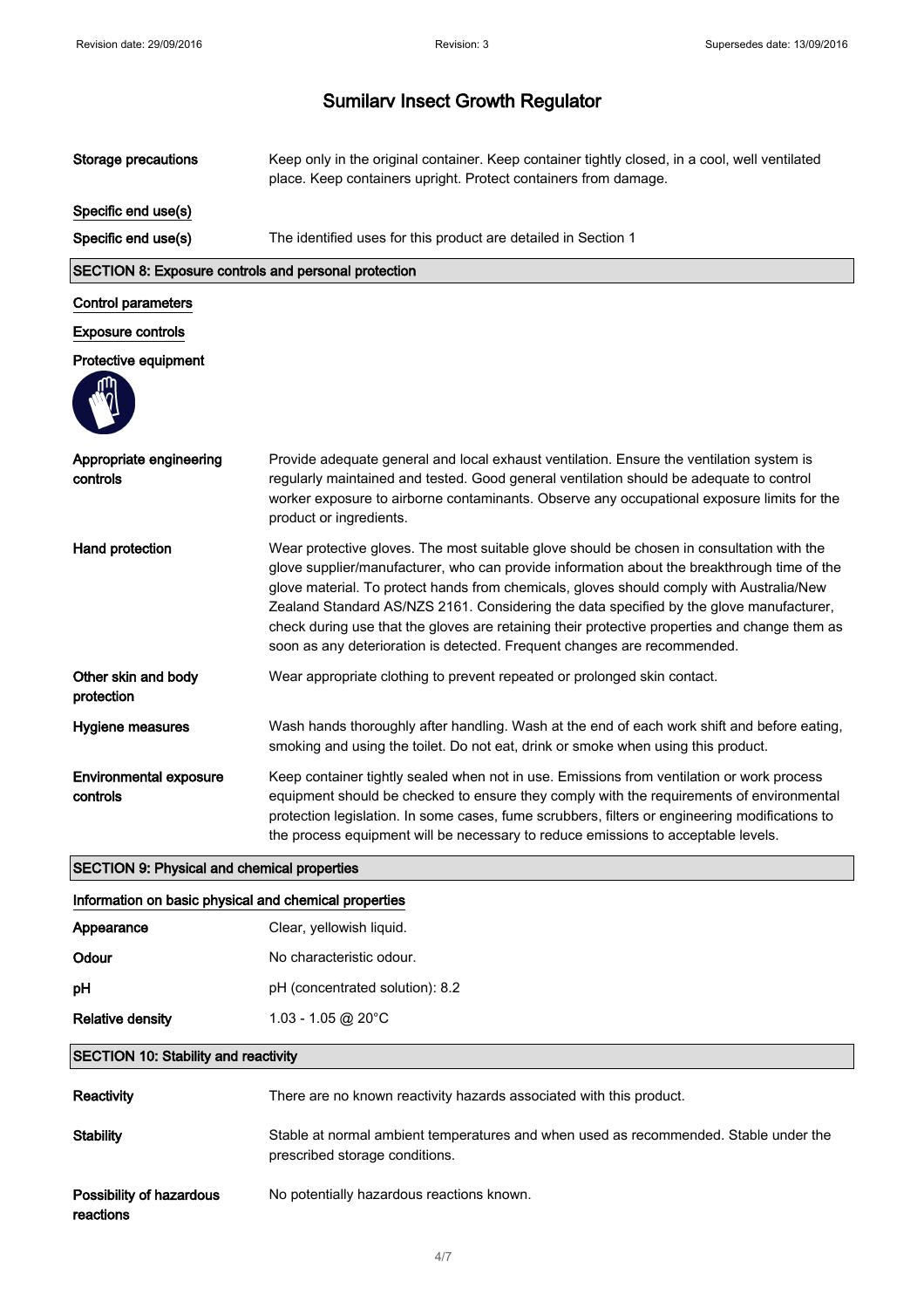| Conditions to avoid                 | There are no known conditions that are likely to result in a hazardous situation.                                                                                     |
|-------------------------------------|-----------------------------------------------------------------------------------------------------------------------------------------------------------------------|
| Materials to avoid                  | No specific material or group of materials is likely to react with the product to produce a<br>hazardous situation.                                                   |
| Hazardous decomposition<br>products | Does not decompose when used and stored as recommended. Thermal decomposition or<br>combustion products may include the following substances: Toxic gases or vapours. |

#### SECTION 11: Toxicological information

| Information on toxicological effects               |                                                                             |  |
|----------------------------------------------------|-----------------------------------------------------------------------------|--|
| Acute toxicity - oral                              |                                                                             |  |
| Notes (oral LD <sub>50</sub> )                     | Based on available data the classification criteria are not met.            |  |
| Acute toxicity - dermal                            |                                                                             |  |
| Notes (dermal LD <sub>50</sub> )                   | Based on available data the classification criteria are not met.            |  |
| Acute toxicity - inhalation                        |                                                                             |  |
| Notes (inhalation LC <sub>50</sub> )               | Based on available data the classification criteria are not met.            |  |
| Skin corrosion/irritation                          |                                                                             |  |
| Skin corrosion/irritation                          | Based on available data the classification criteria are not met.            |  |
| Serious eye damage/irritation                      |                                                                             |  |
| Serious eye damage/irritation                      | Based on available data the classification criteria are not met.            |  |
| Respiratory sensitisation                          |                                                                             |  |
| <b>Respiratory sensitisation</b>                   | Based on available data the classification criteria are not met.            |  |
| <b>Skin sensitisation</b>                          |                                                                             |  |
| <b>Skin sensitisation</b>                          | Based on available data the classification criteria are not met.            |  |
| Germ cell mutagenicity                             |                                                                             |  |
| Genotoxicity - in vitro                            | Based on available data the classification criteria are not met.            |  |
| Carcinogenicity                                    |                                                                             |  |
| Carcinogenicity                                    | Based on available data the classification criteria are not met.            |  |
| <b>IARC</b> carcinogenicity                        | None of the ingredients are listed or exempt.                               |  |
| Reproductive toxicity                              |                                                                             |  |
| Reproductive toxicity - fertility                  | Based on available data the classification criteria are not met.            |  |
| Reproductive toxicity -<br>development             | Based on available data the classification criteria are not met.            |  |
| Specific target organ toxicity - repeated exposure |                                                                             |  |
| STOT - repeated exposure                           | Not classified as a specific target organ toxicant after repeated exposure. |  |
| <b>Aspiration hazard</b>                           |                                                                             |  |
| <b>Aspiration hazard</b>                           | Based on available data the classification criteria are not met.            |  |
| <b>General information</b>                         | No specific health hazards known.                                           |  |
| Ingestion                                          | No specific symptoms known.                                                 |  |
| <b>SECTION 12: Ecological Information</b>          |                                                                             |  |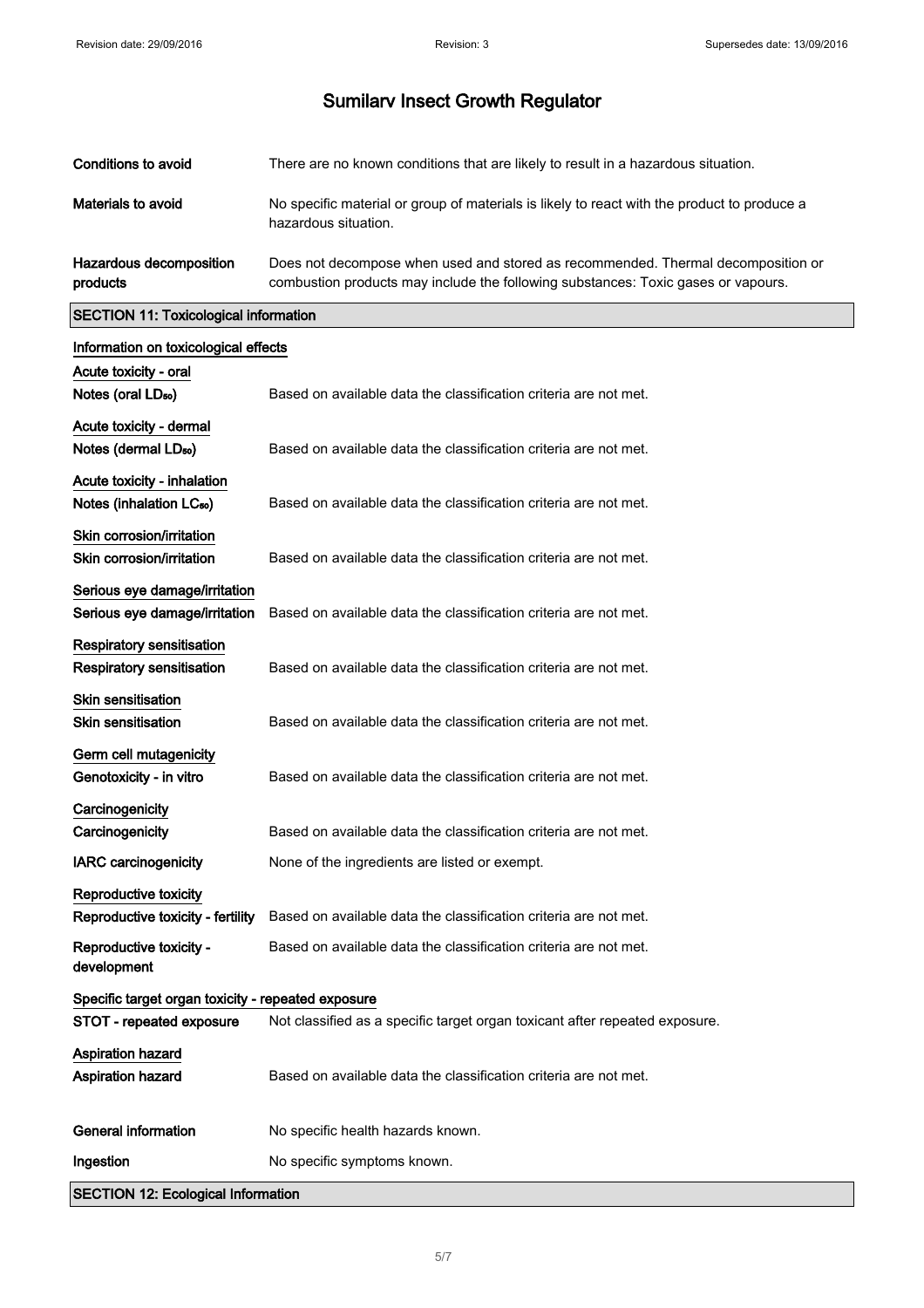| <b>Toxicity</b>                                                                                | Harmful to aquatic life with long lasting effects.                                                                                                                                                                                                                                                                                                                                                                                  |
|------------------------------------------------------------------------------------------------|-------------------------------------------------------------------------------------------------------------------------------------------------------------------------------------------------------------------------------------------------------------------------------------------------------------------------------------------------------------------------------------------------------------------------------------|
| Persistence and degradability                                                                  |                                                                                                                                                                                                                                                                                                                                                                                                                                     |
| Persistence and degradability                                                                  | The degradability of the product is not known.                                                                                                                                                                                                                                                                                                                                                                                      |
| <b>Bioaccumulative potential</b>                                                               |                                                                                                                                                                                                                                                                                                                                                                                                                                     |
| <b>Bioaccumulative Potential</b>                                                               | No data available on bioaccumulation.                                                                                                                                                                                                                                                                                                                                                                                               |
| Mobility in soil                                                                               |                                                                                                                                                                                                                                                                                                                                                                                                                                     |
| <b>Mobility</b>                                                                                | No data available.                                                                                                                                                                                                                                                                                                                                                                                                                  |
| <b>Results of PBT and vPvB assessment</b>                                                      |                                                                                                                                                                                                                                                                                                                                                                                                                                     |
| Other adverse effects                                                                          |                                                                                                                                                                                                                                                                                                                                                                                                                                     |
| Other adverse effects                                                                          | None known.                                                                                                                                                                                                                                                                                                                                                                                                                         |
| <b>SECTION 13: Disposal considerations</b>                                                     |                                                                                                                                                                                                                                                                                                                                                                                                                                     |
| Waste treatment methods                                                                        |                                                                                                                                                                                                                                                                                                                                                                                                                                     |
| General information                                                                            | The generation of waste should be minimised or avoided wherever possible.                                                                                                                                                                                                                                                                                                                                                           |
| <b>Disposal methods</b>                                                                        | Triple or preferably pressure rinse containers before disposal. Add rinsings to spray tank. DO<br>NOT dispose of undiluted chemicals on site. If recycling, replace cap and return clean<br>containers to recycler or designated collection point.<br>If not recycling, break, crush, or puncture and deliver empty packaging for appropriate<br>disposal to an approved waste management facility. If an approved waste management |
|                                                                                                | facility is not available bury the empty packaging 500 mm below the surface in a disposal pit<br>specifically marked and set up for this purpose clear of waterways, desirable vegetation and<br>tree roots, in compliance with relevant Local, State or Territory government regulations. DO<br>NOT burn empty containers or product.                                                                                              |
| <b>SECTION 14: Transport information</b>                                                       |                                                                                                                                                                                                                                                                                                                                                                                                                                     |
| General                                                                                        | Not a dangerous good according to ADG code 7                                                                                                                                                                                                                                                                                                                                                                                        |
| UN number                                                                                      |                                                                                                                                                                                                                                                                                                                                                                                                                                     |
| 3082                                                                                           |                                                                                                                                                                                                                                                                                                                                                                                                                                     |
| UN proper shipping name                                                                        |                                                                                                                                                                                                                                                                                                                                                                                                                                     |
|                                                                                                | ENVIRONMENTALLY HAZARDOUS SUBSTANCE N.O.S. (pyriproxyfen)                                                                                                                                                                                                                                                                                                                                                                           |
| Transport hazard class(es)                                                                     |                                                                                                                                                                                                                                                                                                                                                                                                                                     |
| 9                                                                                              |                                                                                                                                                                                                                                                                                                                                                                                                                                     |
| Packing group                                                                                  |                                                                                                                                                                                                                                                                                                                                                                                                                                     |
| Ш                                                                                              |                                                                                                                                                                                                                                                                                                                                                                                                                                     |
| <b>Environmental hazards</b>                                                                   |                                                                                                                                                                                                                                                                                                                                                                                                                                     |
| Special precautions for user                                                                   |                                                                                                                                                                                                                                                                                                                                                                                                                                     |
| <b>SECTION 15: Regulatory information</b>                                                      |                                                                                                                                                                                                                                                                                                                                                                                                                                     |
| Safety, health and environmental regulations/legislation specific for the substance or mixture |                                                                                                                                                                                                                                                                                                                                                                                                                                     |
| Inventories                                                                                    |                                                                                                                                                                                                                                                                                                                                                                                                                                     |
| <b>Australia - AICS</b>                                                                        |                                                                                                                                                                                                                                                                                                                                                                                                                                     |